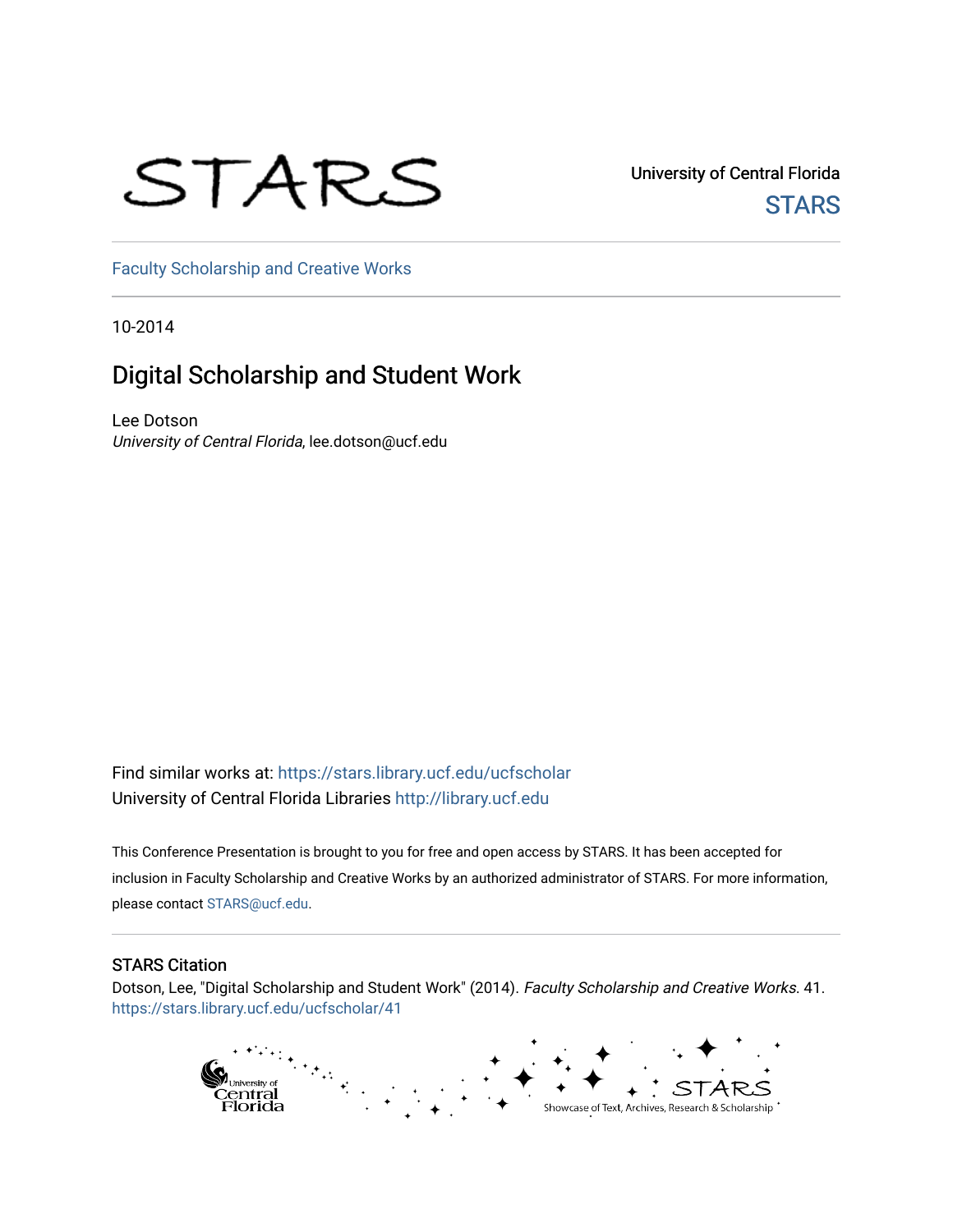



# UCF's Student Digital Scholarship: Graduate and Honors Electronic Theses and Dissertations

Lee Dotson Digital Initiatives Librarian John C. Hitt Library University of Central Florida

Florida Association *of* College & Research Libraries October 24, 2014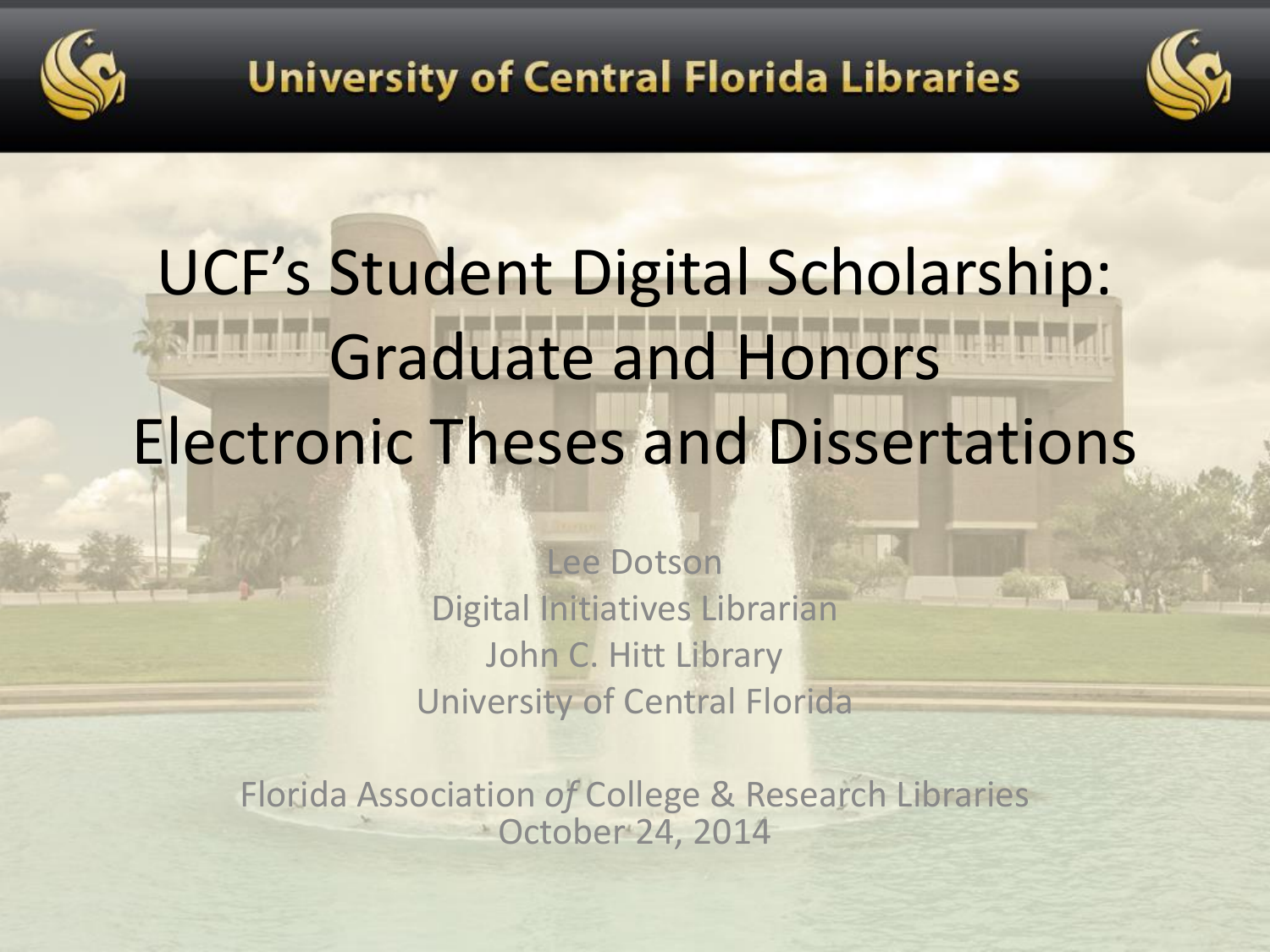

## Hosting, Supporting, and Preserving

- Goal of sustainable, long-term access and preservation on limited resources
- [Graduate ETDs](http://guides.ucf.edu/thesesanddissertations/about_etd)  2004
- [Honors Electronic Theses](http://guides.ucf.edu/thesesanddissertations/about_him)  2011

001001001111010000110110111001100110001001 0011000100100111101000011011011100110011000 1001100110001001001111010000110110111001100 001101101110011001100010010011110100001101101110 001101101110011001100010010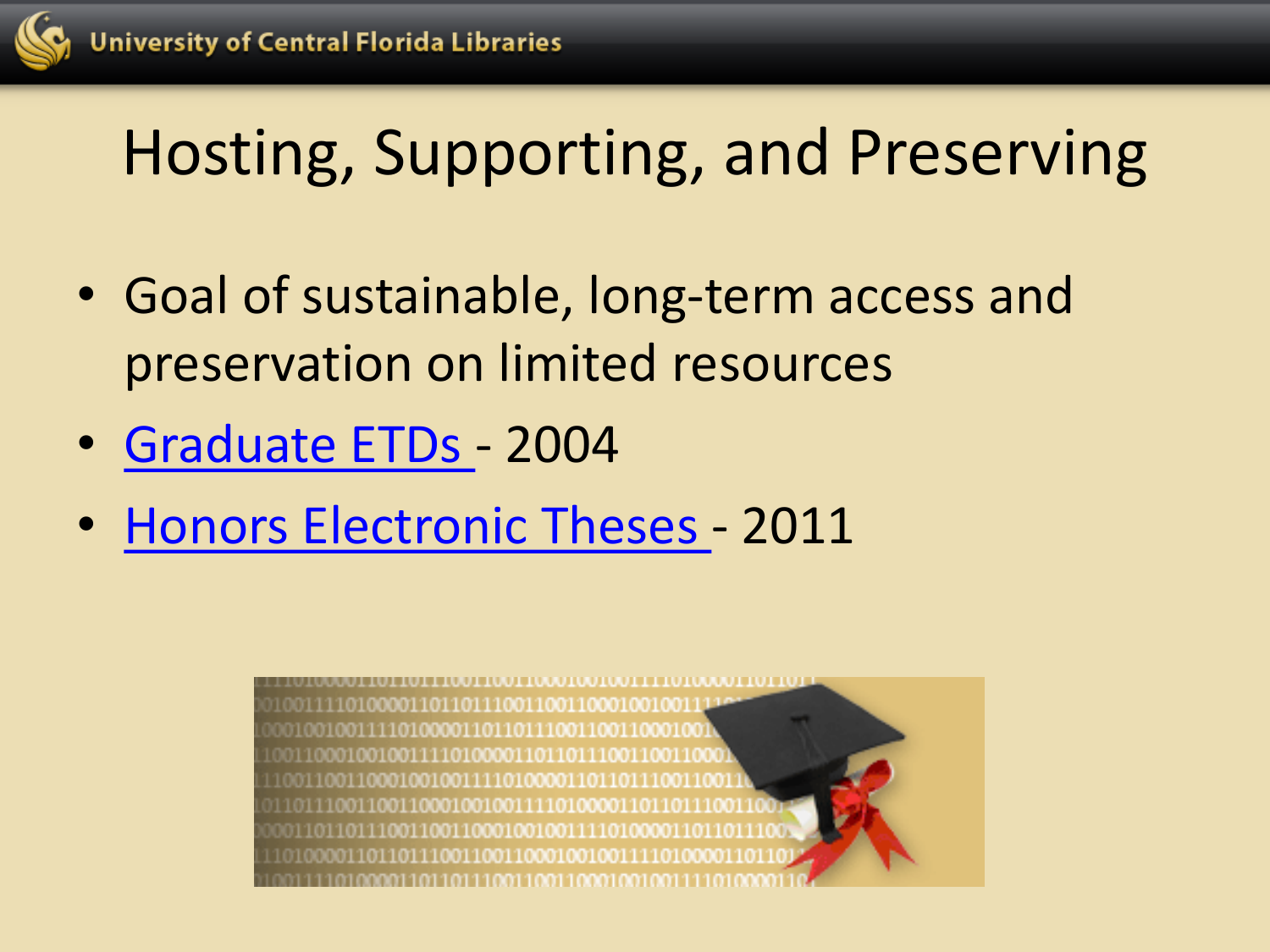

# Do you host ETDs in your institutional repository?

- Well...
- What if I don't have an IR?
	- ETDs/ETHs are [hosted by FLVC](http://fclaweb.fcla.edu/node/528)
	- Link in the [catalog](http://ucf.catalog.fcla.edu/permalink.jsp?29CF032946532)
	- Metadata is reconfigured and made available in a CONTENTdm [collection](http://digital.library.ucf.edu/cdm/landingpage/collection/ETD) for purposes of web searching and harvesting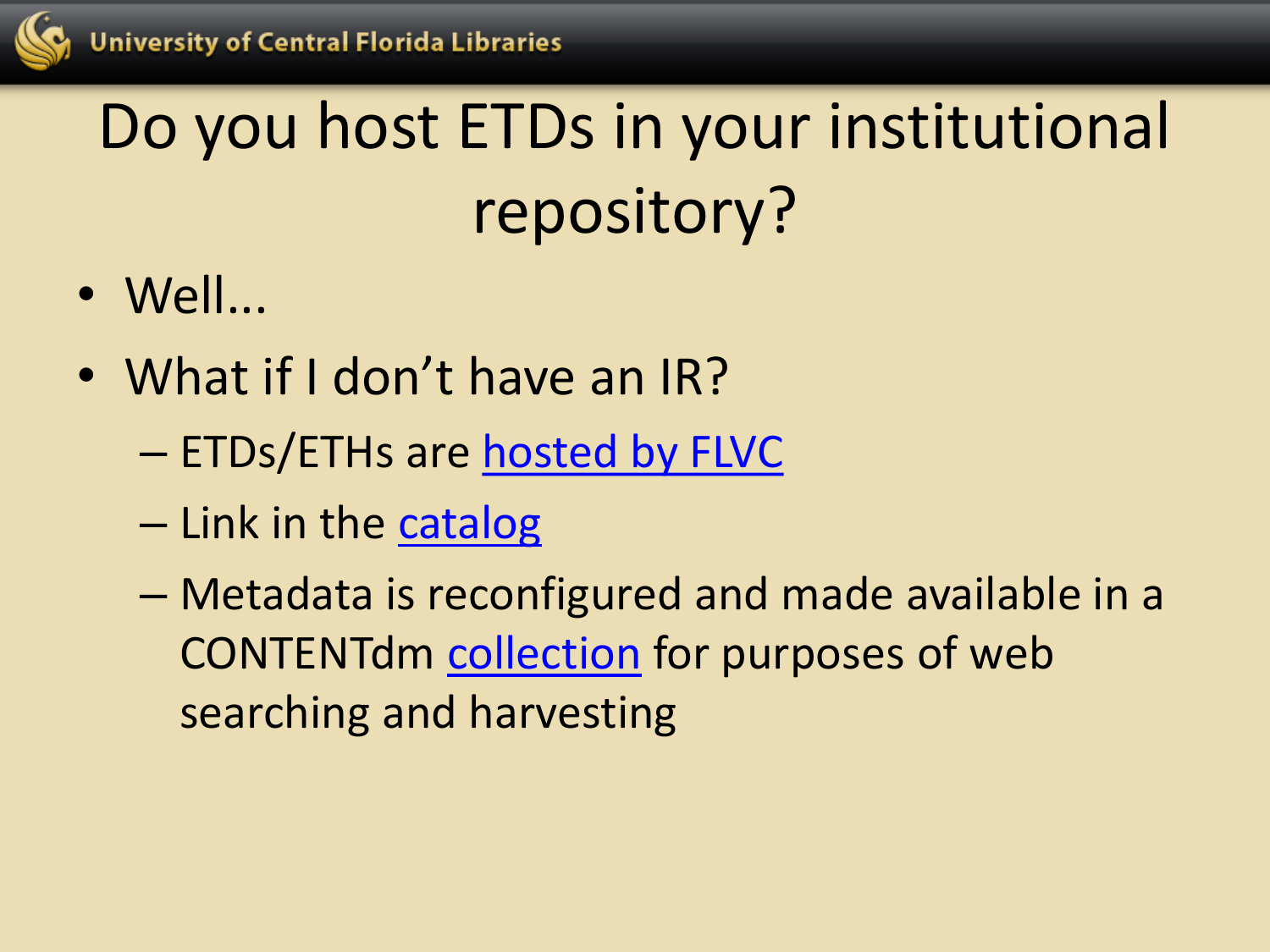

## Can people find our ETDs?

- Always a work in progress SEO
	- Google, Yahoo, Bing
- Specific ETD sites
	- [Networked Digital Library of Theses & Dissertations](http://ndltd.vtls.com/search/query?match_1=MUST&field_1=text&term_1="university+of+central+florida"&sort=dateNewest&theme=NDLTD)
	- [OATD](http://oatd.org/oatd/search?q=publisher:(university AND of AND central AND florida)&sort=date)
- Specific searching in [digital collections](http://digital.library.ucf.edu/cdm/landingpage/collection/ETD)

– Author, Advisor, College, Release date

• What if they don't want to be found?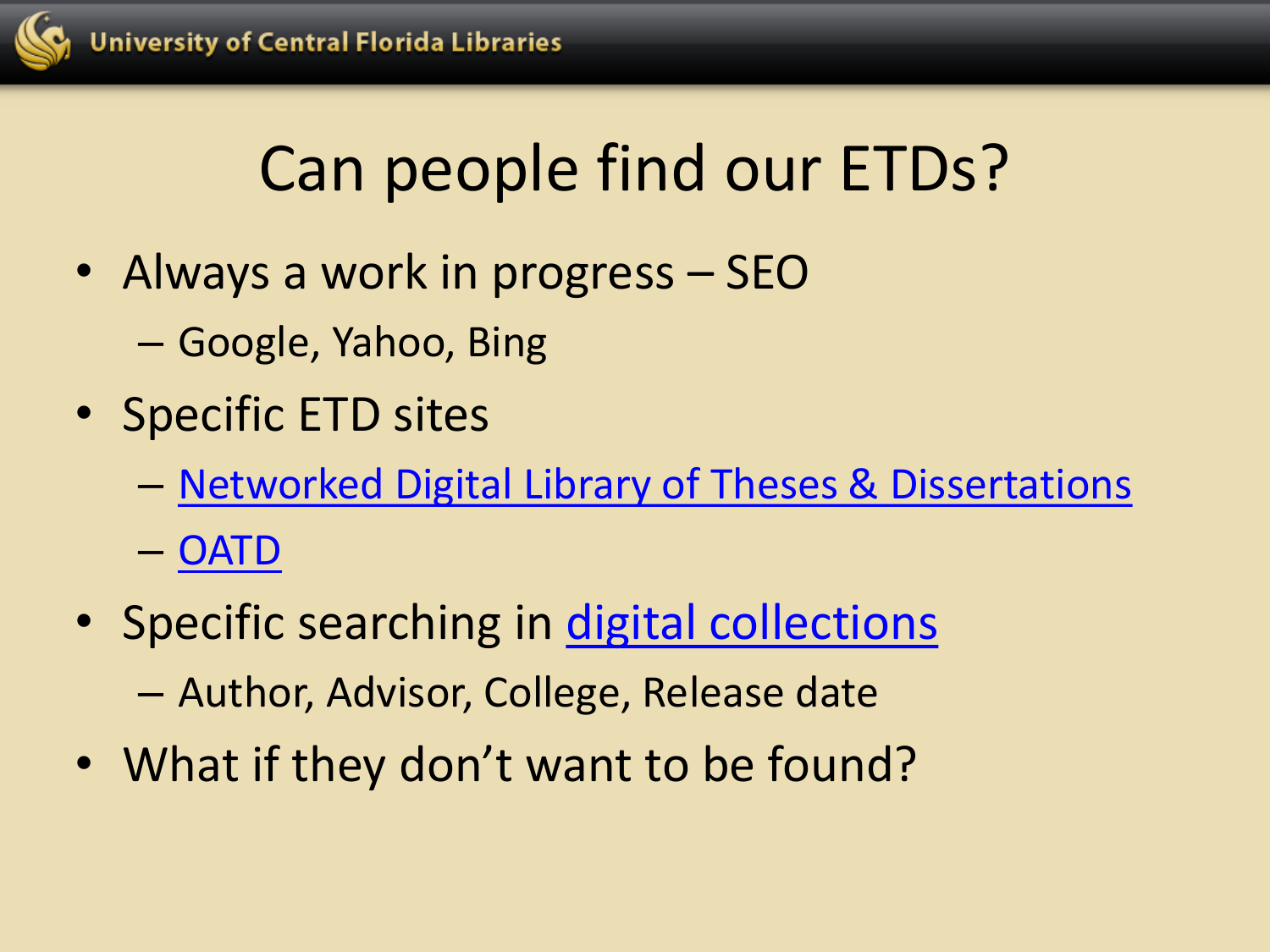

Should we submit to ProQuest or another proprietary company?

- Mandate vs. [Option](http://guides.ucf.edu/c.php?g=78534&p=517668)
- Student authors hold the copyright to their works
- They can choose to deposit in any repository or with any proprietary company
- Metadata is online and harvestable, but no *requirement* for depositing materials with ProQuest or others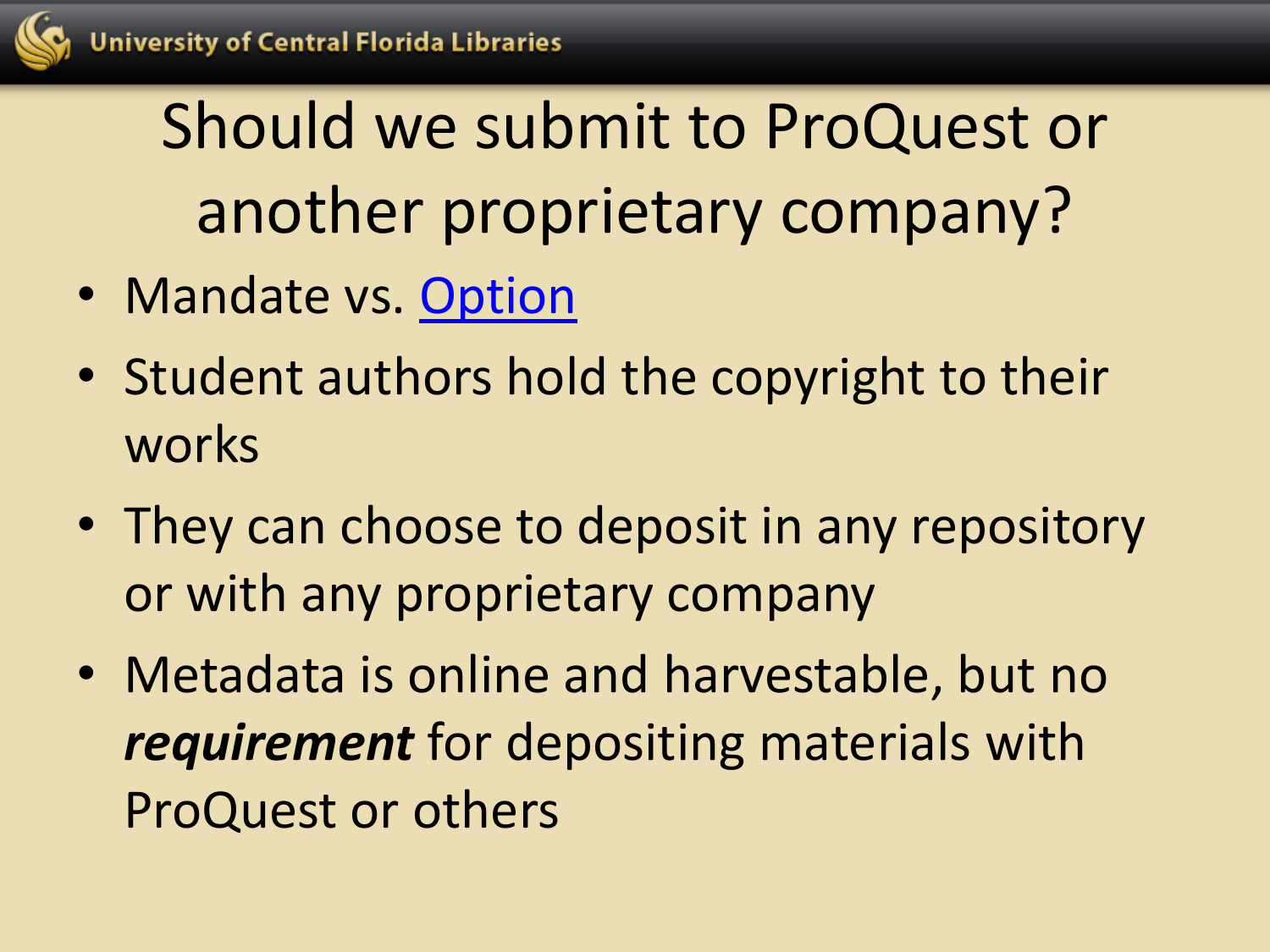

## Will our ETDs be accessible 20 years from now?

- If the past 10 years are any indication yes!
- If not…
	- Begin with the end in mind Digital Preservation
	- [Florida Digital Archive](http://fclaweb.fcla.edu/content/fda-background-information) Format Migration
- Discussion to move to "digital dissertations" beyond the PDF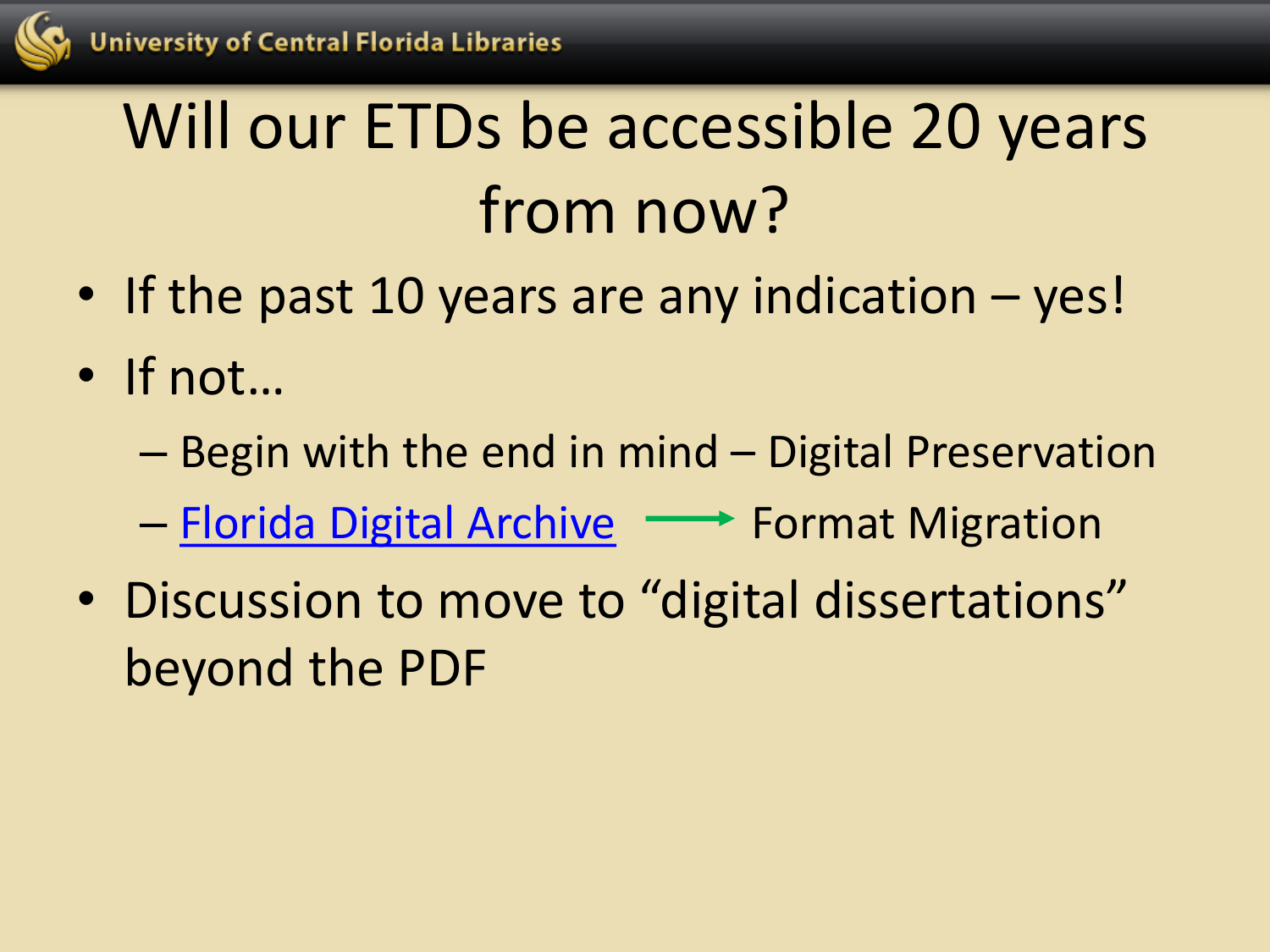

# Is there validity in retrospective digitization projects?

- YES!
	- Interlibrary Loan
	- Applying to graduate programs
	- Proof of research for employment
	- Lost originals
	- Format obsolete
	- Open Access

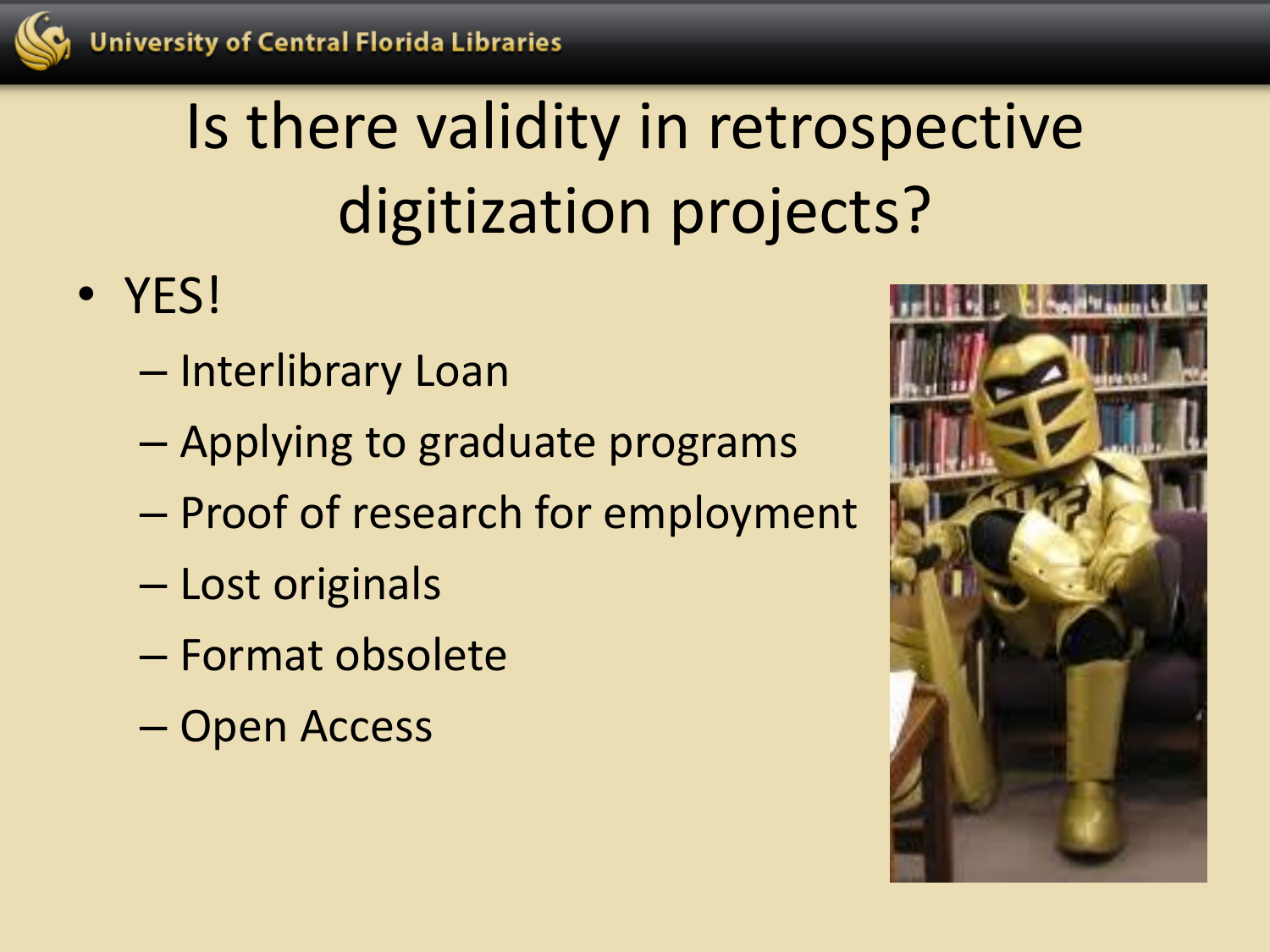## Can ETDs inform methods for additional student digital scholarship?

- Definitely!
	- Hosting
	- Digital Preservation
	- Copyright
	- Future use of content
	- Author Rights
	- Embargo periods
	- Open Access policies
	- Data storage
	- Data use agreements
	- Literature review
	- Citation management